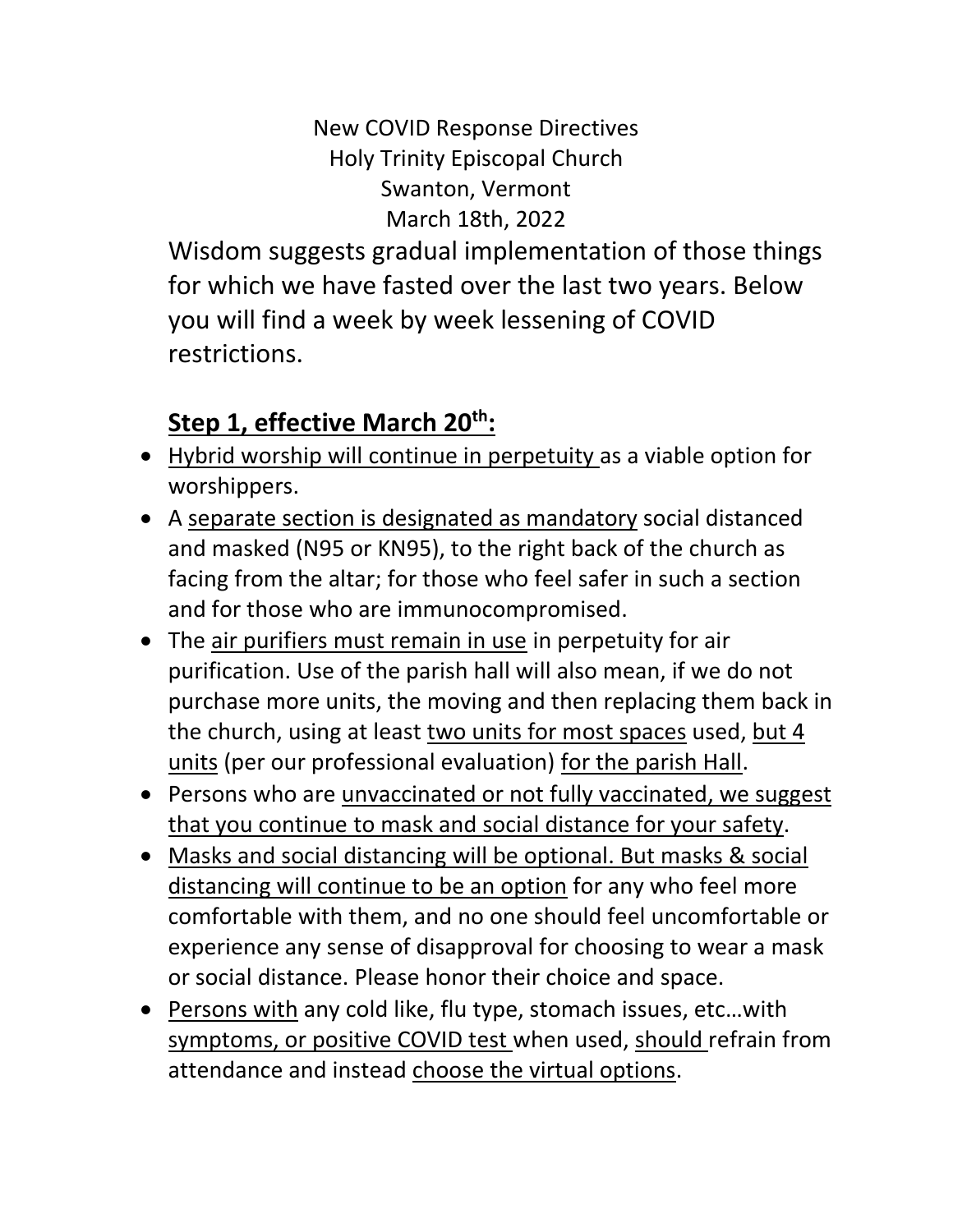- DHOs (Designated Health Officers) role will be lightened. They will monitor the mandatory section for masking and social distancing and other "on call" needs.
- We are asking that crossing the aisle and hugging for The Peace not resume but continue a kind gesture toward our neighbors as we have been doing. Of course, families and safe pods may greet in closer fashions as deemed appropriate.
- Communion with "TrueVine" chalices will continue for now or in one kind (bread only). The Vestry and I will discuss the use of the common chalice and altar rail use for future implementation. We will continue to come forward one at a time or by family pod. This has worked marvelously.

# **Step 2, effective March 27th:**

- Offering plates may once again be passed as before COVID changes. And oblations (bread and time) may be presented each Sunday.
- Coffee hour will resume in the parish hall.
- Commissions may resume with in person meetings following the precautions listed in this document.

# **Step 3, effective April 3rd:**

- Inside parish groups can resume scheduling use of the parish hall and facilities, and outside groups as they are vetted, as per usual, thru the Rector. Large groups from the outside for meals with the parish, because of unknown vaccination status, should still participate in carry out meals and the like for now, or eat outside. With respect to those preparing and serving meals for others, we strongly recommend that they wear masks and observe social distancing to the extent possible.
- Nursey attendants/ adults must be vaccinated & masked.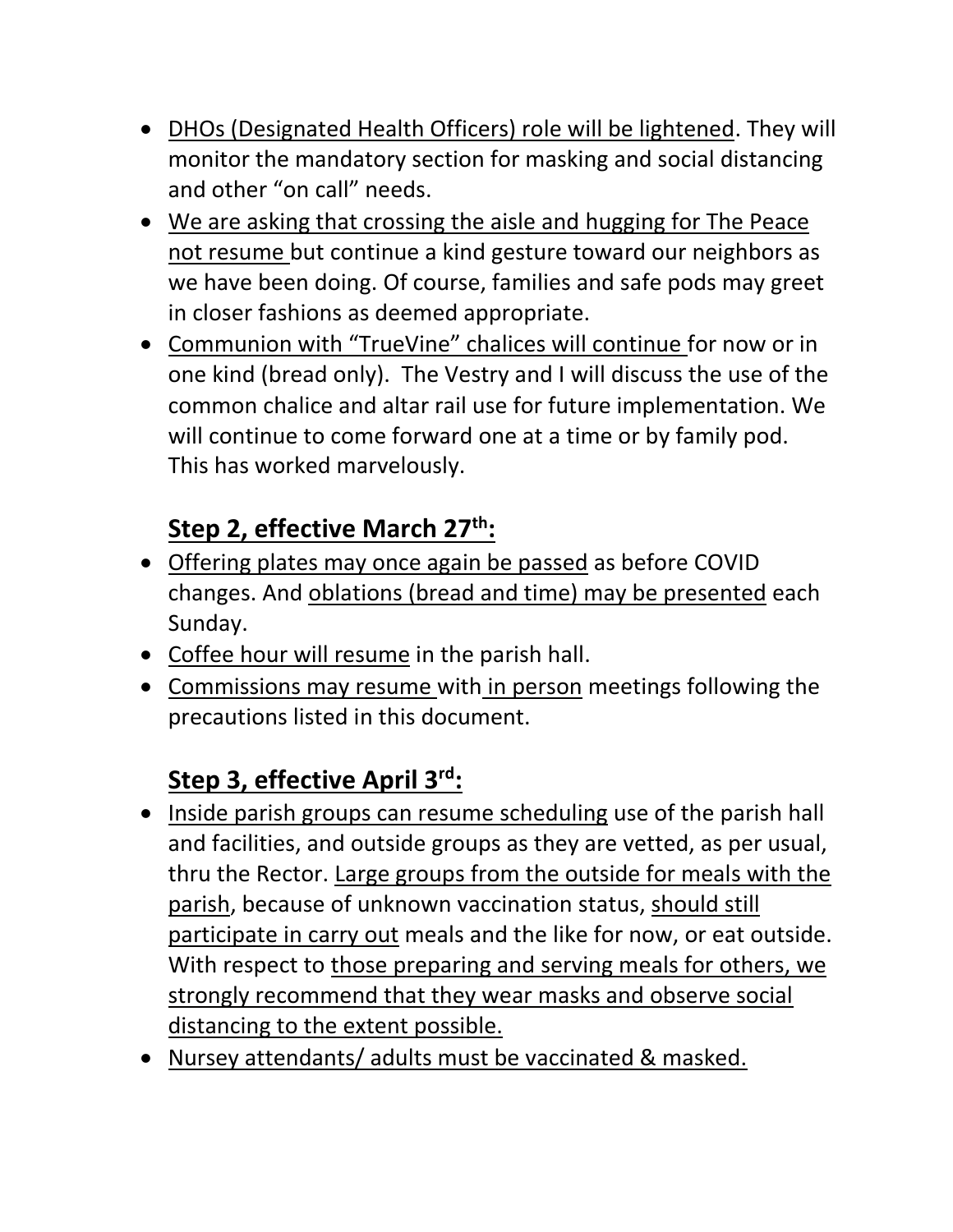### **Step 4, effective April 10th:**

• Full choir singing may resume without masks/ optional.

#### **Step 5, Fall 2022:**

• Youth Christian Formation will resume.

Please note:

- **Holy Trinity supports local, state, and national health guidance regarding vaccination.**
- **Should cases spike again in our area, the Rector and Vestry reserve the right to strengthen safety precautions.**

The above was formulated, approved by the vestry, with our parish as focus, after the following was received by Fr. Rob from the Diocese of Vermont COVID Response Team on March 16<sup>th</sup>, 2022:

March 2022

Dear Members of the Diocese of Vermont,

"Bear one another's burdens, and in this way you will fulfill the law of Christ." - *Galatians 6:2*

Throughout the pandemic we have been guided by our theology of the Body - that in Jesus Christ we are one Body, called to work together in love and care for all, especially the most vulnerable in our midst. This continues to be our priority even as pandemic restrictions are reduced or removed in our part of God's world.

As we gather in Lent Covid-19 rates and hospitalizations are falling in Vermont. We encourage congregations to institute practices of hospitality, generosity, and inclusion that will work best in their situations to meet the needs of their clergy, members, and visitors. Communicate decisions clearly, making changes in sensibly-timed roll outs. Always remember, there are vulnerable people within our membership, including young children, as well as in our communities, and it is out of Christian love that we seek to make sure everyone is included in safe ways.

- We strongly encourage continuing "hybrid" worship if possible. We know now that many people want to part of Sunday church but for whatever reasons cannot attend in-person. Hybrid worship is valid and valuable, and we recommend that congregations continue to offer it.
- We continue to expect full, boosted vaccination of everyone for whom a vaccine is available, except those few for whom vaccination may not be medically advised.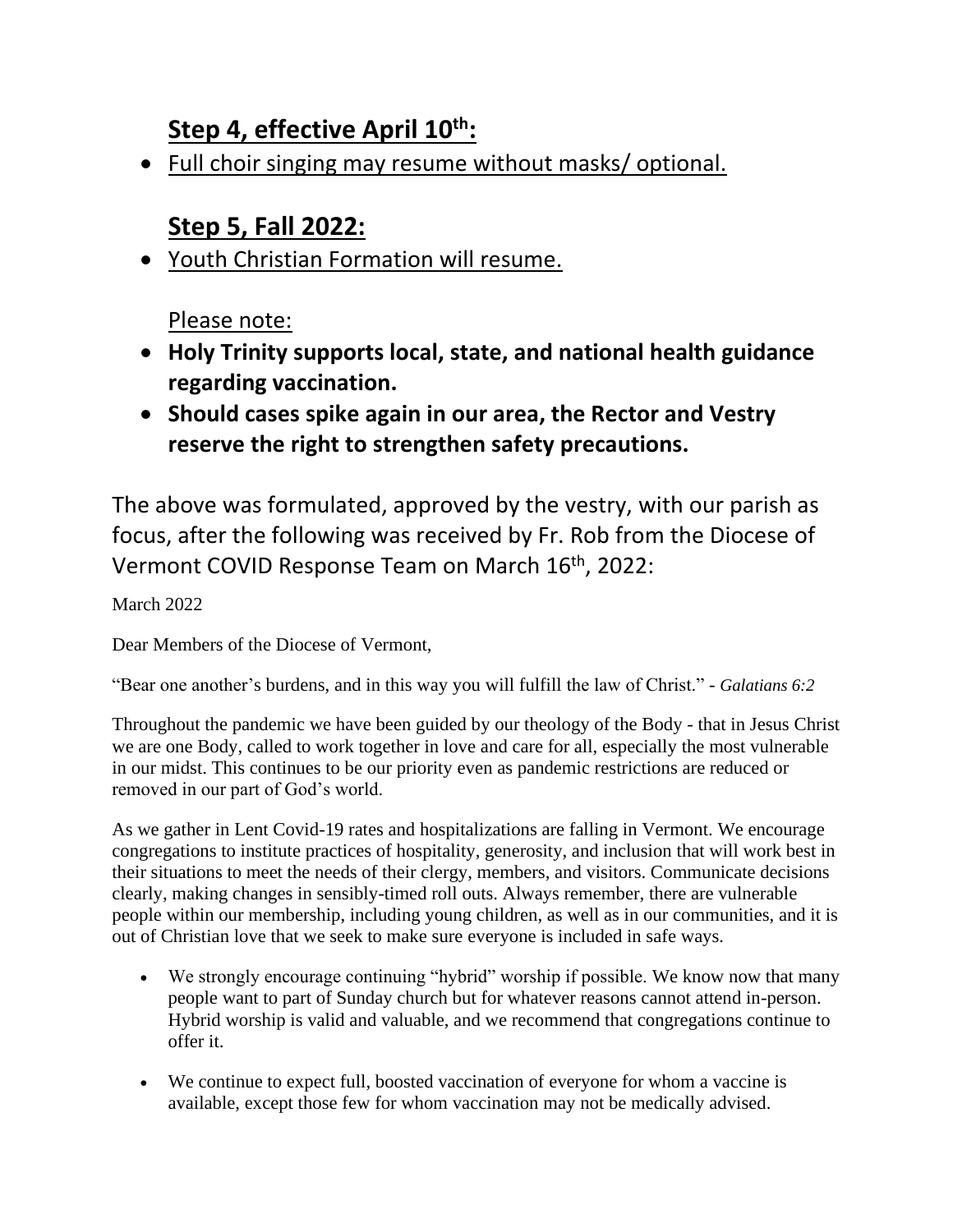- Masks can still be used, especially higher quality masks (such as N95). Wearing masks, and seeing others wear them, can be particularly reassuring for those who are at higher risk, immune-compromised, or live with someone who is. Because we often sing during services, masks are helpful in this regard as well. Clergy and congregations should make wise decisions regarding masking in light of their own situations.
- Physical distancing during worship can continue, although distancing can be adjusted as local situations might allow.
- Ventilation remains a high priority. This is a "passive" measure that can be put in place and help reduce risks for all. Air filtration systems, portable air filtering machines, and even open widows and fans when the weather permits, will benefit everyone.
- "Coffee Hour" and meal programs may resume, but please be aware of keeping all as safe as possible by taking risk reducing measures and making these activities accessible for all who wish to participate, including those at higher risk. Establish prudent local guidelines, and please respect and honor without derision the decision of anyone, whether clergy or lay, who chooses not to participate in these activities. With respect to those preparing and serving meals for others, we strongly recommend that they wear masks and observe social distancing to the extent possible.
- Please be aware that we cannot declare an "All Clear" with regard to COVID 19. While we have reached a level where risks are reduced for many, they are not reduced for all, and COVID 19 is still present. Remember, please, that infection rates in your part of Vermont may be different (perhaps higher) than in other parts of the State; greater caution should be exercised in places where infection rates are higher at a given time. Furthermore, our situation in Vermont as a whole can change in the future, and we may again need to institute public health safety measures. Don't throw away your masks yet!
- While the common chalice is a powerful symbol of our unity in Christ to many, some may not yet feel comfortable with a return to its use. Perhaps others are eager for such return. Resuming use of a common chalice should be done with care, only with full consent of the congregation's clergy, in consultation with the Vestry and others (e.g., worship committee), and with clear communication to all. It is advisable to have alternative methods for administering the consecrated wine available (e.g., True Vine Communion kits or other individual containers). Congregations should be reminded that Communion in one kind (bread) is fully valid, as is Communion by Communion kits or their equivalent.

We hope this guidance is helpful as congregations make wise pastoral and practical decisions. We are thankful for everyone's thoughtfulness and forbearance during these past two years of the pandemic. We remain available to help with any further questions or information any may need. Please be in touch through the Covid Response Team's convener, The Rev. Fred Moser [\(fredmoser@trinityshelburne.org\)](mailto:fredmoser@trinityshelburne.org). May God bless all as we look forward to Holy Week and Easter, knowing that Christ calls us to bear each other's burdens as we serve Jesus' way of love in the new day before us.